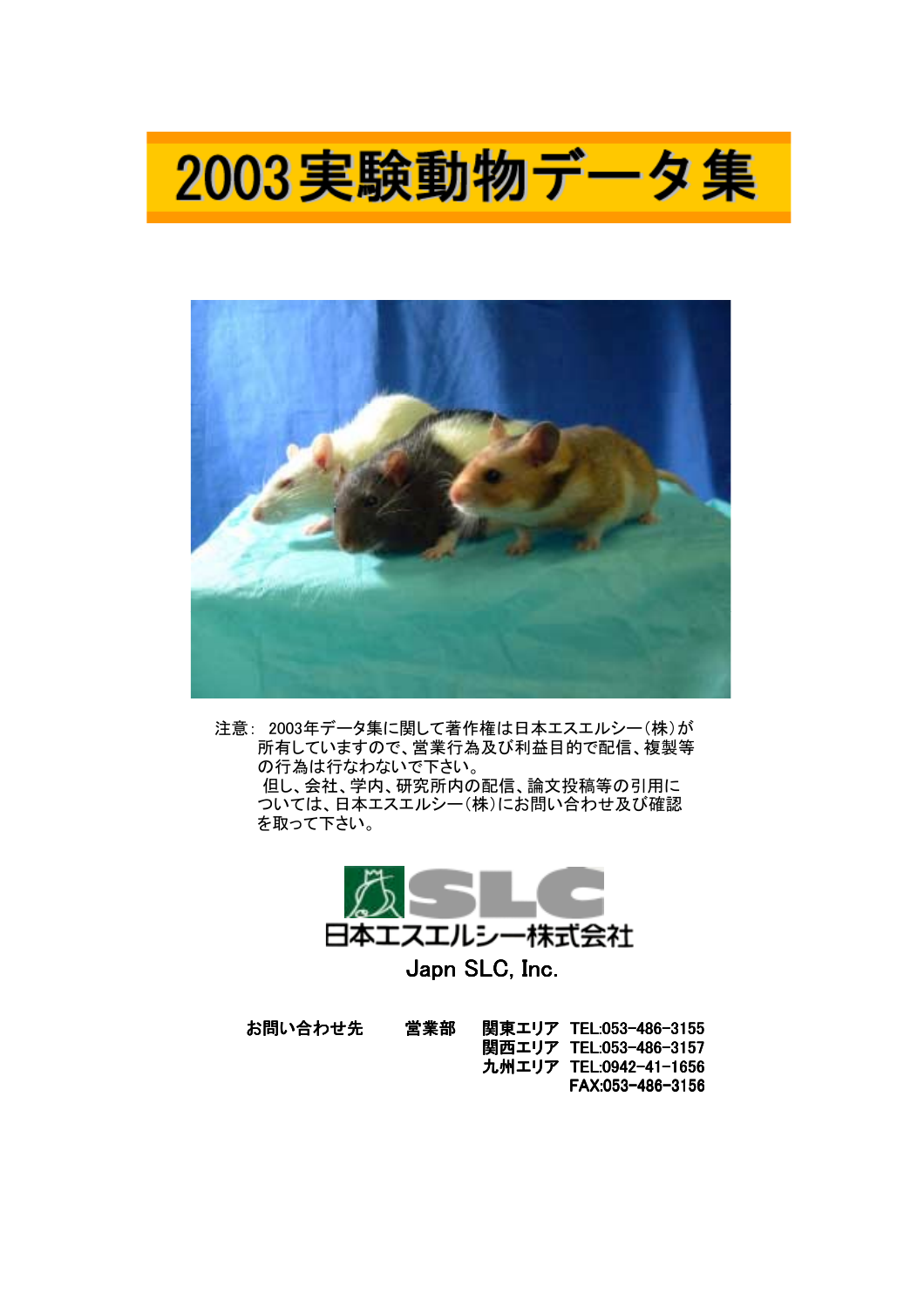

血液学的検査および血液化学的検査は、特に記載がない限り以下の条件で実施した。

### 血液学的検査

絶食) 約16時間 麻酔) エーテル 採血部位) 腹大動脈(ラット)、後大静脈(マウス) 検体) 血液(アングロット/ET;日本商事 添加) :血液検査 血漿(3.8%クエン酸ナトリウム添加) :凝固系検査 測定機器) Coulter Counter T-660 :血液検査 Coagulometer KC-40 :凝固系検査 略語) MCV:Mean corpuscular volume MCH:Mean corpuscular hemoglobin MCHC:Mean corpuscular hemoglobin concentration PT:Prothrombin time APTT:Activated partial thromboplastin time

#### 血液化学的検査

- 絶食) 約16時間
- 麻酔) エーテル
- 採血部位) 腹大動脈(ラット)、後大静脈(マウス)
- 検体) 血清(-80℃保存)
- 測定機器) 日立-736/10型オートアナライザー、 FLAME PHOTOMETER FLAME-30C、 CHLOR METER C-200AP

 測定方法) Total protein :Biuret法 Albumin :BCG法 A/G :ALB/(TP-ALB) GOT(AST) :リンゴ酸脱水素酵素共役法 GPT(ALT) :乳酸脱水素酵素共役法 Alkaline phosphatase :p-NPP法 Glucose :ヘキソキナーゼ法 Total cholesterol :CE-COD-POD法 Triglyceride :LPL-GK-GPO-POD法 Phospholipid :PLD-CHD-POD法 Total bilirubin :Diazo法 Blood ureanitrogen :Urease-GLDH法 Creatinine :Jaffé法 Inorganic phosphorus :Fiske-Subbarow法 Calcium :OCPC法 Sodium :炎光光度法 Pottasium :炎光光度法 Chloride :電量滴定法 Non esterified fatty acid :ACS-ACOD-SCEP法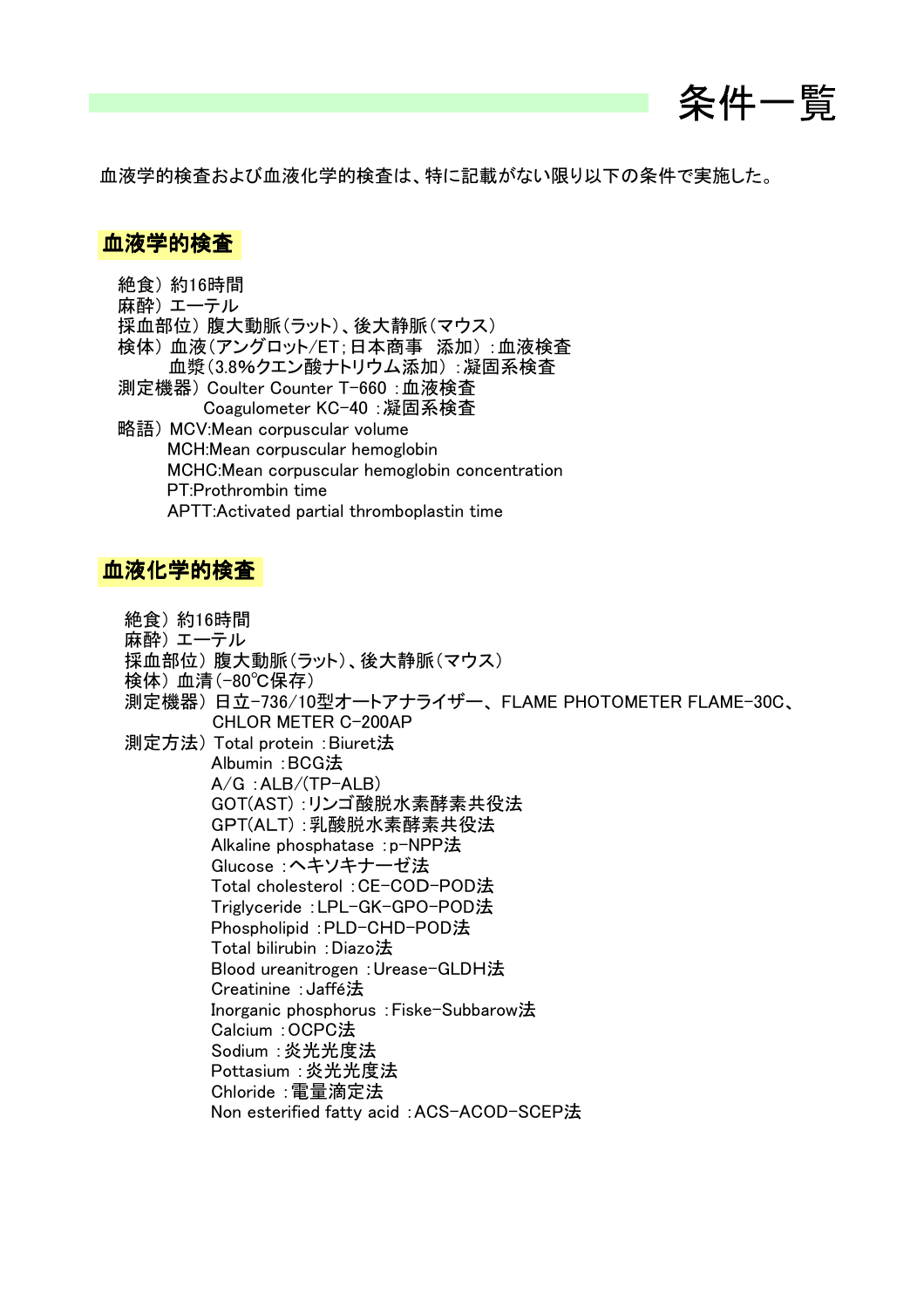# **ACI/N SIc**

### ACI/N Slc

| Curtis        | August I rish Coat |
|---------------|--------------------|
| Copenhagen233 |                    |
| 1992          |                    |
|               |                    |
|               |                    |
|               |                    |



 $RT1. A : a$ 





PMI5002 PMI FEEDS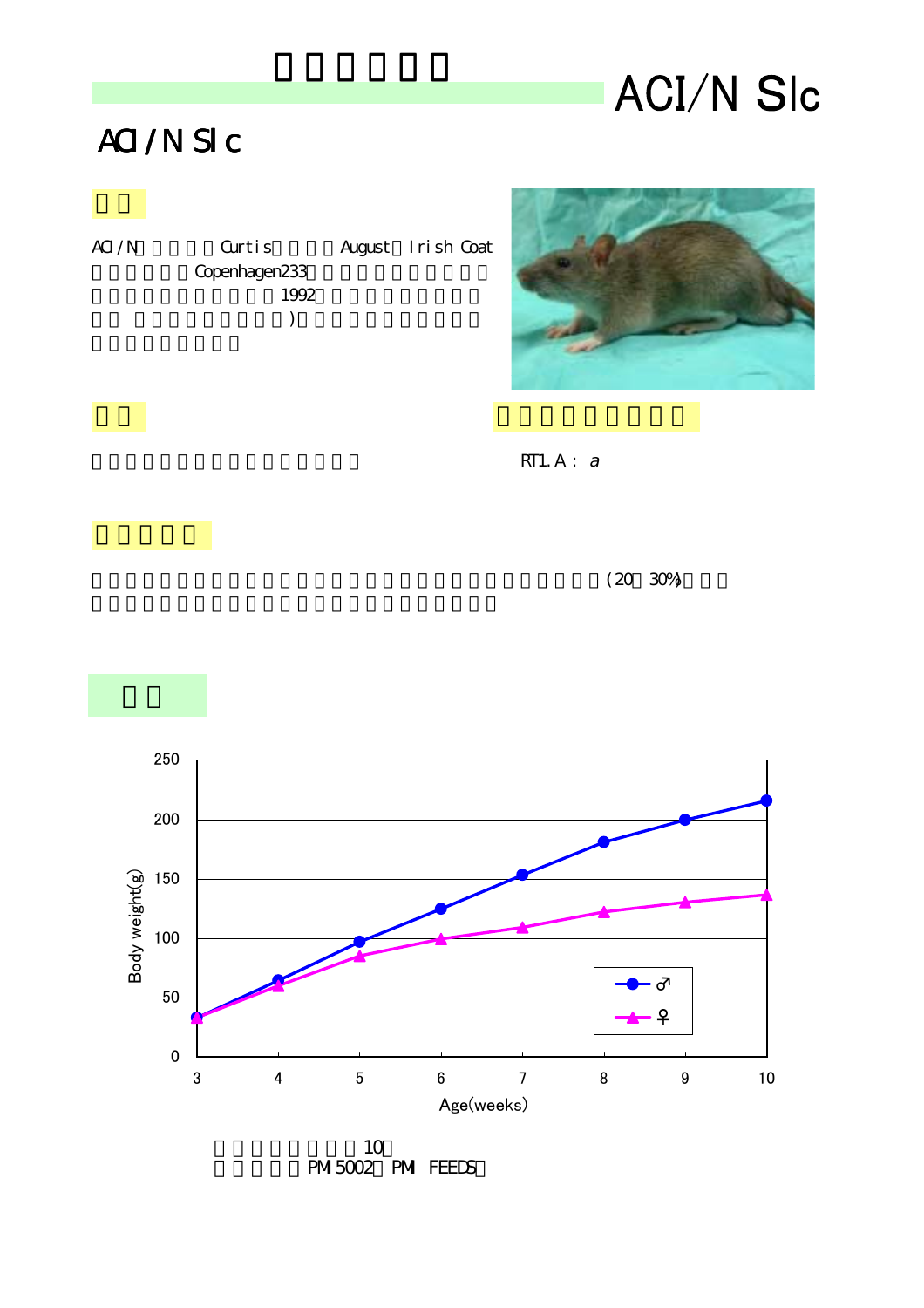# ACI/N Slc

|                    |                                                                                                                             |                                                                                                                                                      |                                                                                                                     |                                                                             | Age(weeks)                                                                                                                                                                 |  |
|--------------------|-----------------------------------------------------------------------------------------------------------------------------|------------------------------------------------------------------------------------------------------------------------------------------------------|---------------------------------------------------------------------------------------------------------------------|-----------------------------------------------------------------------------|----------------------------------------------------------------------------------------------------------------------------------------------------------------------------|--|
|                    | I tem                                                                                                                       | Uni t                                                                                                                                                | 5<br>$(N=10)$                                                                                                       |                                                                             | 10<br>$(N=10)$                                                                                                                                                             |  |
| $\omega$<br>₹      | Red blood cells<br>Hematocrit<br>Hemogl obi n<br>White blood cells<br>Pl at el et<br><b>MW</b><br><b>MCH</b><br><b>MCHC</b> | $\times$ 10 <sup>4</sup> /mm <sup>3</sup><br>%<br>q/dL<br>$\times$ 10 <sup>2</sup> /mm <sup>3</sup><br>$\times 10^4/\text{nm}^3$<br>fL<br>pg<br>g/dL | 689 $\pm$<br>37. $7 \pm$<br>13.1<br>$\pm$<br>$60 \pm$<br>111.4 $\pm$<br>54. $7 \pm$<br>19.1<br>$\pm$<br>34. $8 \pm$ | 16.3<br>0.82<br>0.30<br>15.8<br>7.53<br>0.36<br>$\Omega$ $\Omega$ 3<br>0.18 | 16.4<br>885 $\pm$<br>43.9 $\pm$<br>0.97<br>15. $2 \pm$<br>0.37<br>$65 +$<br>7.1<br>126.7 $\pm$<br>5.53<br>49.6 $\pm$<br>0.34<br>0.21<br>17.1 $\pm$<br>34.5 $\pm$<br>0.30   |  |
| $\omega$<br>Ferral | Red blood cells<br>Hematocrit<br>Hemogl obi n<br>White blood cells<br>Pl at el et<br><b>MW</b><br>MСH<br><b>MCHC</b>        | $\times 10^4/mm^3$<br>%<br>g/dL<br>$\times$ 10 <sup>2</sup> /mm <sup>3</sup><br>$\times 10^4/mm^3$<br>fL<br>pg<br>g/dL                               | 761 $\pm$<br>40.2 $\pm$<br>13.9 $\pm$<br>47 $\pm$<br>118.8 $\pm$<br>52 8 $\pm$<br>18.3 $\pm$<br>34.6 $\pm$          | 17.9<br>0.88<br>0.35<br>10.3<br>6 <sub>0</sub><br>0.67<br>0.27<br>0.36      | 19.2<br>888 $\pm$<br>43.1<br>0.93<br>$+$<br>15.1 $\pm$<br>0.35<br>44 $\pm$<br>9.2<br>127. $0 +$<br>4.95<br>48.4 $\pm$<br>0.21<br>16.9 $\pm$<br>0.08<br>35. O $\pm$<br>0.18 |  |

Values are mean± S.D.

|                    |                                                                                                                                                                                                                                                                                                     |                                                                                                                                                                | Age (veeks)                                                                                                                                                                                                                                                                                                                                                                                          |                                                                                                                                                                                                                                                                                                                                                                                                |
|--------------------|-----------------------------------------------------------------------------------------------------------------------------------------------------------------------------------------------------------------------------------------------------------------------------------------------------|----------------------------------------------------------------------------------------------------------------------------------------------------------------|------------------------------------------------------------------------------------------------------------------------------------------------------------------------------------------------------------------------------------------------------------------------------------------------------------------------------------------------------------------------------------------------------|------------------------------------------------------------------------------------------------------------------------------------------------------------------------------------------------------------------------------------------------------------------------------------------------------------------------------------------------------------------------------------------------|
|                    |                                                                                                                                                                                                                                                                                                     |                                                                                                                                                                | 5                                                                                                                                                                                                                                                                                                                                                                                                    | 10                                                                                                                                                                                                                                                                                                                                                                                             |
|                    | I tem                                                                                                                                                                                                                                                                                               | Uni t                                                                                                                                                          | $(N=10)$                                                                                                                                                                                                                                                                                                                                                                                             | $(N=10)$                                                                                                                                                                                                                                                                                                                                                                                       |
| $\omega$<br>ᄛ      | Total protein<br>Al bumin<br>A/G<br>GOT (AST)<br>GPT(ALT)<br>Al kal i ne phosphatase<br>G ucose<br>Total cholesterol<br>Tri glyceri de<br>Phosphol i pi d<br>Total bilirubin<br>Blood urea nitrogen<br>Creatinine<br>I nor gani c phosphor us<br>Cal ci um<br>Sodi um<br>Pot assi um<br>Chloride    | g/dL<br>q/dL<br>1. U. / L<br>1. U. /L<br>1. U. / L<br>m/dL<br>ng/dL<br>mg/dL<br>mg/dL<br>mg/dL<br>mg/dL<br>mg/dL<br>ng/dL<br>mEq/L<br>mEq/L<br>mEq/L<br>mEq/L  | 0.12<br>4.5 $\pm$<br>$22 \pm$<br>0.07<br>$0.91 \pm$<br>0.027<br>7.9<br>109<br>$\pm$<br>31<br>2.0<br>$\pm$<br>431<br>21.4<br>$\pm$<br>90 $\pm$<br>7.4<br>6.5<br>92 $\pm$<br>$274 \pm$<br>53.8<br>146 $\pm$<br>10.1<br>$0.80 \pm$<br>0.162<br>17. $2 +$<br>1.77<br>0.04<br>$0.6 \pm$<br>7.4 $\pm$<br>0.64<br>4.67 $\pm$<br>0.144<br>1.03<br>131. 7 $\pm$<br>5.19 $\pm$<br>0.429<br>103.9 $\pm$<br>0.81 | 5.1 $\pm$<br>0.25<br>23±<br>0.08<br>$0.85 \pm$<br>0.047<br>28.2<br>91<br>$\pm$<br>33<br>13.4<br>$\pm$<br>$277 \pm$<br>21.5<br>153 $\pm$<br>17.1<br>63 $\pm$<br>11.1<br>58 $\pm$<br>23.9<br>93 $\pm$<br>14.5<br>$0.32 \pm$<br>0.210<br>2.62<br>21.4 $\pm$<br>$0.7 \pm$<br>0.05<br>2.08<br>6.5 $\pm$<br>0.217<br>4.71 $\pm$<br>132 9 $\pm$<br>1.60<br>5.03 $\pm$<br>0.361<br>2.14<br>108.0 $\pm$ |
| $\omega$<br>Ferral | Total protein<br>Al bum n<br>A/G<br>GOT (AST)<br>GPT (ALT)<br>Al kal i ne phosphatase<br>G ucose<br>Total cholesterol<br>Tri glyceri de<br>Phosphol i pi d<br>Total bilirubin<br>Blood urea nitrogen<br>Creati ni ne<br>I nor gani c phosphor us<br>Cal ci um<br>Sodi um<br>Pot assi um<br>Chloride | q/dL<br>g/dL<br>1. U. / L<br>1. U. / L<br>1. U. /L<br>ng/dL<br>mg/dL<br>mg/dL<br>mg/dL<br>mg/dL<br>ng/dL<br>ng/dL<br>ng/dL<br>mEq/L<br>mEq/L<br>mEq/L<br>mEq/L | 0.08<br>4.8 $\pm$<br>$2.4 \pm$<br>0.06<br>$0.97 \pm$<br>0.034<br>$109 +$<br>5.5<br>$33 +$<br>3.2<br>337 $\pm$<br>30.5<br>9.3<br>113 $\pm$<br>91<br>6.7<br>$\pm$<br>32 9<br>$172 \pm$<br>$135 +$<br>8.8<br>$0.50 +$<br>0.127<br>21. O $\pm$<br>2.17<br>$0.6 \pm$<br>0.03<br>7. $3 \pm$<br>0.43<br>4.60 $\pm$<br>0.486<br>131. $7 \pm$<br>0.82<br>4.67 $\pm$<br>0.334<br>106.5 $\pm$<br>3.91           | 5.2 $\pm$<br>0.01<br>$23 +$<br>0.05<br>$0.82 \pm$<br>0.030<br>78 $\pm$<br>9.4<br>3.7<br>21<br>$\pm$<br>$192 +$<br>50.5<br>138 $\pm$<br>26.2<br>$52 \pm$<br>8.3<br>6.2<br>$25 \pm$<br>$82 +$<br>7.6<br>$0.23 +$<br>0.084<br>22 4 $\pm$<br>3.47<br>$0.7 \pm$<br>0.09<br>0.68<br>5.6 $\pm$<br>4.55 $\pm$<br>0.105<br>133.8 $\pm$<br>1.10<br>0.250<br>4.48 $\pm$<br>3.68<br>110.6 $\pm$            |

Values are mean± S.D.